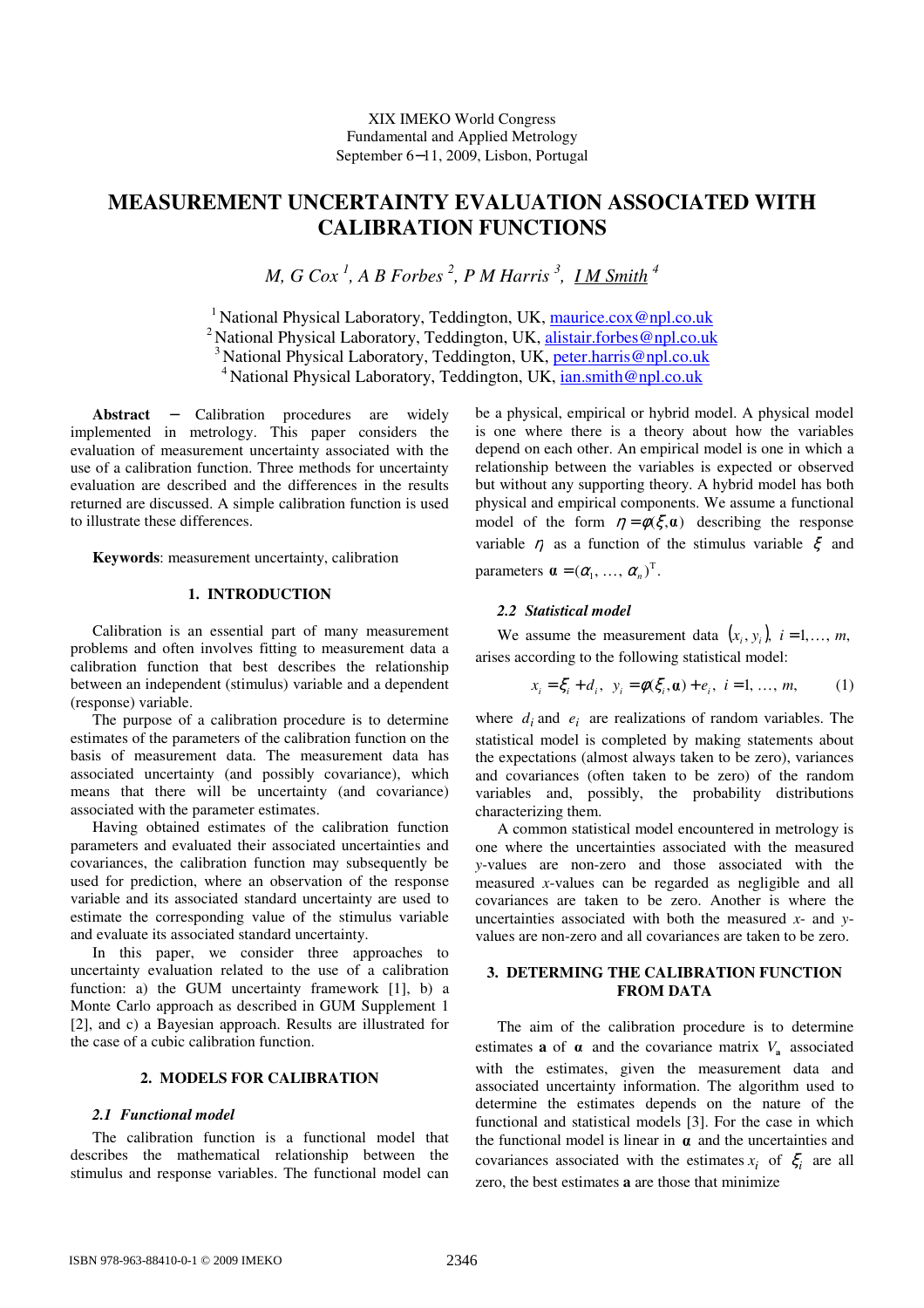$$
\mathbf{f}^{\mathrm{T}} V_{\mathrm{y}}^{-1} \mathbf{f}, \quad \mathbf{f} \equiv \mathbf{f}(\alpha) = \mathbf{y} - C\alpha, \tag{2}
$$

with respect to the  $\alpha_j$ , where  $f_i = y_i - \phi(x_i, \alpha)$ , C is the matrix of partial derivatives of first order  $\partial \phi(x_i, \alpha) / \partial \alpha_j$  of the model function with respect to the parameters  $\alpha$ , evaluated at  $x_i$ , and  $V_y$  is the covariance matrix associated with the  $y_i$  in (1).

If 
$$
V_y = \sigma^2 I
$$
, then  
\n
$$
\mathbf{a} = (C^{\mathrm{T}}C)^{-1}C^{\mathrm{T}}\mathbf{y}, \quad V_\mathbf{a} = \sigma^2 (C^{\mathrm{T}}C)^{-1}, \quad (3)
$$

that is, **a** is the solution of the normal equations derived from (2) and  $V_a$  is obtained using the general result for the relationship  $\mathbf{w} = G\mathbf{v}$  that  $V_{\mathbf{w}} = GV_{\mathbf{v}}G^{\mathrm{T}}$ . If we make the further assumption that

$$
y_i \in \mathcal{N}(\phi(x_i, \mathbf{a}), \sigma^2), \tag{4}
$$

meaning that  $y_i$  is a draw from the indicated distribution, then  $\mathbf{a} \in \mathbb{N}(\mathbf{a}, V_{\mathbf{a}})$ . From a Bayesian point of view, assuming an uninformative prior  $p(\mathbf{a}) \approx 1$ , the posterior distribution for  $\alpha$ , given the measurement data, is  $N(\mathbf{a}, V_{\mathbf{a}})$ .

# **4. USING THE CALIBRATION FUNCTION**

We suppose that estimates  $a$  of  $\alpha$  and associated covariance matrix *V***<sup>a</sup>** have been determined. Given an observed response value *y* generated according to the model

$$
y = \phi(\xi, \mathbf{a}) + e,\tag{5}
$$

where *e* is a realization of a random variable with expectation zero and variance  $\sigma^2$ , what is the best estimate *x* of  $\xi$  and its associated uncertainty? In the absence of any further information we invoke the principal of maximum entropy to characterize the random variable of which *e* is a realization by  $N(0, \sigma^2)$  [2].

The uncertainty associated with *x* will have two contributing factors: the uncertainty associated with the observed response value and the uncertainties and covariances associated with the estimates of the calibration function parameters. We give three approaches to answering the above question: the GUM uncertainty framework [1], the GUM Supplement 1 (GUMS1) approach [2] and a Bayesian approach. We note here that the GUMS1 and Bayesian approaches use distributional information while the GUM approach can be implemented on the basis of knowing only expectations, variances and covariances.

# *4.1 GUM uncertainty framework*

In the GUM uncertainty framework the best estimate of  $\xi$  is the *x* that solves  $y = \phi(x, a)$ . This equation implicitly defines *x* as a function of *y* and **a**. The GUM uncertainty framework requires the calculation of the sensitivity coefficients for *x* with respect to *y* and the parameters **a**.

Using a linear approximation, the calculations show that the standard uncertainty  $u(x)$  associated with the estimate *x* is given by

$$
\left(\frac{\partial \phi}{\partial x}\right)^2 u^2(x) = u^2(y) + \mathbf{c}_\mathbf{a}^\mathrm{T} V_\mathbf{a} \mathbf{c}_\mathbf{a},\tag{6}
$$

where T 1  $, ..., \frac{\sigma \varphi}{\partial \alpha}$ J  $\backslash$  $\overline{\phantom{a}}$ l ſ ∂ ∂ ∂  $=\frac{3}{2}$  $\alpha_{\scriptscriptstyle n}^{\phantom{\dagger}}$ φ α  $\mathbf{c}_a = \begin{pmatrix} \frac{\partial \phi}{\partial x}, \dots, \frac{\partial \phi}{\partial x} \end{pmatrix}$  is the vector of partial

derivatives of first order of the model function with respect to the parameters  $\alpha$ , evaluated at *x*, and  $\partial \phi / \partial x$  is the partial derivative of first order of the model function with respect to the stimulus quantity parameter, evaluated at  $x$  and  $\alpha$ . Equation (6) makes clear the contributions arising from *y* and **a**.

# *4.2 GUM Supplement 1 approach*

The Monte Carlo approach described in GUMS1 requires draws  $y_q$  and  $\mathbf{a}_q$ , for  $q = 1, ..., M$ , to be made from the distributions assigned to *y* and **a**. The corresponding values  $x_q$  satisfying  $y_q = \phi(x_q, \mathbf{a}_q)$  are then calculated. The values  $x_q$ ,  $q = 1, ..., M$ , constitute a discrete representation of an approximation to the probability distribution for ξ. Statistics, namely the mean and standard deviation, are calculated for the *M* values  $x_q$  giving values for, respectively, the estimate of  $\xi$  and its associated standard uncertainty. Coverage intervals can also be calculated corresponding to prescribed coverage probabilities.

Whereas the GUM uncertainty framework approach assumes that a linear approximation to the model is sufficient, the Monte Carlo method makes no such assumption. It is therefore likely that the uncertainties returned by the GUM and Monte Carlo approaches will be different if nonlinearities are significant relative to the magnitudes of the uncertainties involved.

## *4.3 Bayesian approach*

The Bayesian approach calculates a posterior distribution  $p(\xi | y)$  for  $\xi$  based on the observed response *y*, the knowledge  $p(\mathbf{a})$  about  $\mathbf{a}$  gained from the prior calibration exercise and any prior information about  $\xi$  given in terms of a distribution  $p(\xi)$ . Applying Bayes' Theorem

$$
p(\xi, \mathbf{a} \mid y) \approx p(y \mid \xi, \mathbf{a}) p(\mathbf{a}) p(\xi), \tag{7}
$$

the required distribution is given by marginalization, namely

$$
p(\xi \mid y) = \int_{\Omega} p(\xi, \mathbf{a} \mid y) d\mathbf{a},
$$
 (8)

where  $\Omega$  represents Euclidean *n*-space.

 Markov chain Monte Carlo (MCMC) techniques [4, 5] can be used to generate samples from  $p(\xi, \mathbf{a} | y)$  from which an estimate, standard deviation and coverage interval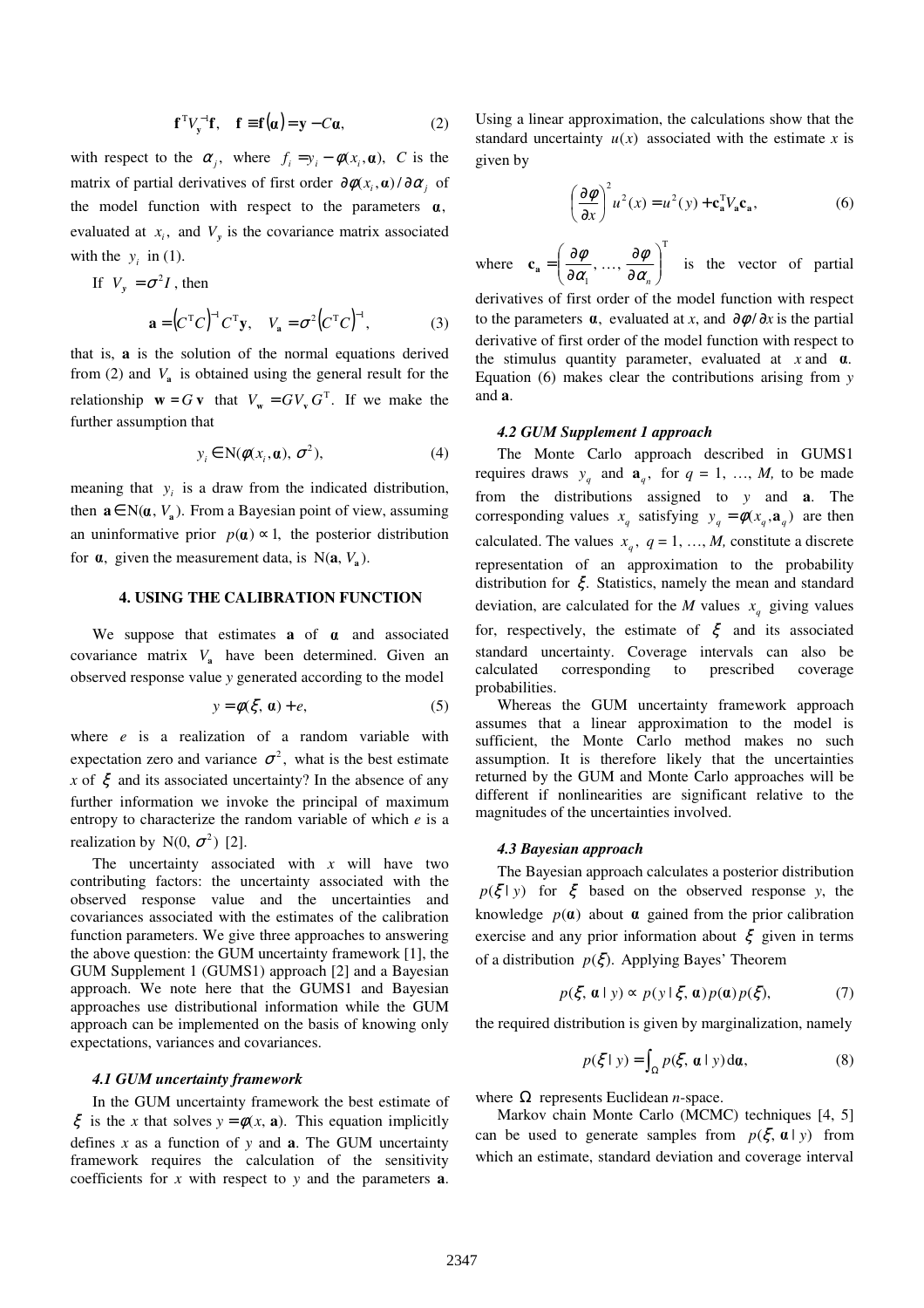can be calculated in the same way as for the GUMS1 approach.

 For the case of linear models, the marginalization in (8) can be performed analytically (see annex A for details). Suppose  $\phi(\xi, \alpha) = \mathbf{c}^T(\xi)\alpha$  expresses  $\phi(\xi, \alpha)$  as a linear combination of basis functions. If  $y \mid \xi$ ,  $\boldsymbol{\alpha} \sim N(\phi(\xi, \boldsymbol{\alpha}), \sigma^2), \ \boldsymbol{\alpha} \sim N(\mathbf{a}, V_{\mathbf{a}}) \text{ and } p(\xi) \approx 1,$ then

$$
p(\xi \mid y) \propto \frac{1}{\sigma(\xi)} \exp\left\{-\frac{1}{2} \left(\frac{y - c^{T}(\xi)\mathbf{a}}{\sigma(\xi)}\right)^{2}\right\},\qquad(9)
$$

with  $\sigma^2(\xi) = \sigma^2 + \mathbf{c}^T(\xi) V_a \mathbf{c}(\xi)$ . Equation (9) expresses the posterior distribution for  $\xi$  in terms of the calibration information **a** and  $V_a$  and the basis function values  $\mathbf{c} \equiv \mathbf{c}(\xi)$ . The constant of integration can be determined by numerical quadrature.

# **5. EXAMPLE: CUBIC CALIBRATION FUNCTION**

We illustrate the behaviour of the three approaches for a calibration function of the form

$$
\eta = \phi(\xi, \mathbf{a}) = \alpha_1 + \alpha_2 \xi + \alpha_3 \xi^3. \tag{10}
$$

Calibration data has been simulated according to the model (4). Fig. 1 shows example data and the fitted calibration function for parameter vector  $\mathbf{a} = (0, 1, 1)^T$  and  $\sigma = 0.2$ . The expanded uncertainties associated with the  $y_i$  are illustrated by vertical bars, centred on  $y_i$  and having extremities  $y_i - 2\sigma$  and  $y_i + 2\sigma$ .



Fig. 1. Cubic calibration function generated from simulated data.

Given an observed response value  $y \in N(\phi(\xi, \alpha), \sigma^2)$ , the three methods described in section 4 are used to provide an estimate *x* of  $\xi$  and its associated standard uncertainty  $u(x)$ . In the current context, the GUMS1 approach assumes that the quantities of which *y* and **a** are realizations are

characterized by normal distributions  $N(y, \sigma^2)$  and  $N(a, V_a)$ , respectively. The Bayesian approach is implemented using (9) with  $\mathbf{c}^T(\xi) = (1, \xi, \xi^3)$ . A MCMC sampling method based on a version of the Metropolis-Hastings described in [5] has also been implemented.

The set of values returned by the GUMS1 and MCMC approaches may be assembled into histograms forming frequency distributions that, when normalized to have unit area, provide approximations to the probability density functions (PDFs) for ξ.

Figs. 2 and 3 show the results of example calculations for two response values *y* and  $\sigma = 0.2$ . For both cases the three distributions are different. The Bayesian and GUM distributions have the same mode given by the  $\xi$  that solves  $y = \phi(\xi, \mathbf{a}).$ 



Fig. 2. Distributions for  $\xi$  from the three uncertainty evaluation methods and MCMC for  $y = 0.5$  and  $\sigma = 0.2$ .



Fig. 3. As Fig. 2 but for  $y = -0.2$ .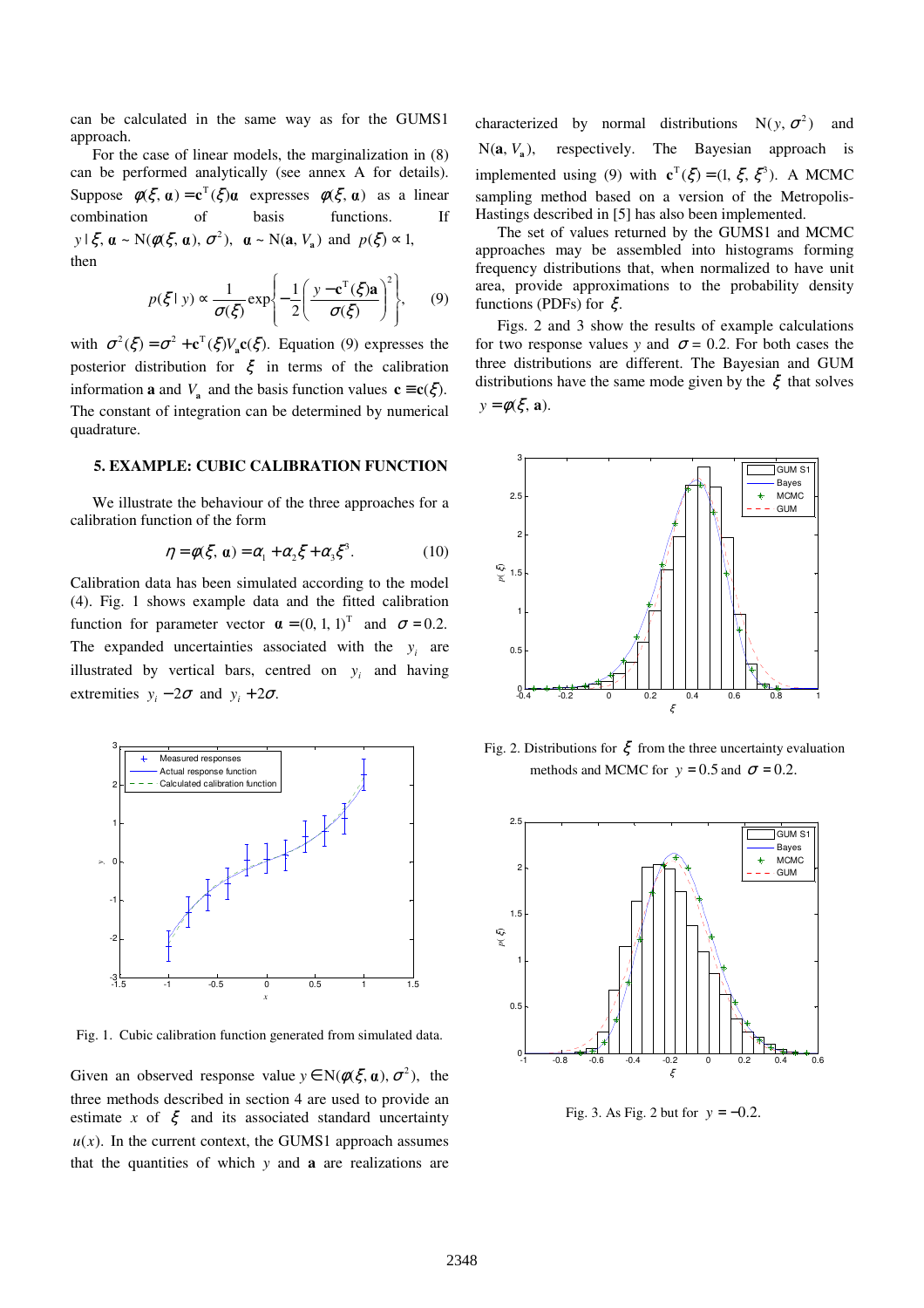#### **6. DISCUSSION**

 The GUMS1 and Bayesian approaches clearly provide different distributions in the example of section 5. The differences between the distributions can be related to the roles of the observation equation and the measurement in the GUM [7]. From a Bayesian point of view, the difference can be described as follows. The observation model  $y \in N(\phi(\xi, \alpha), \sigma^2)$  describes how the measurement process can produce an observation and specifies the probability  $p(y | \xi, \mathbf{a})$  of observing *y*, given parameter values  $\xi$  and **a**. We write  $y \mid \xi$ ,  $\mathbf{a} \sim N(\phi(\xi, \mathbf{a}), \sigma^2)$ , regarding y as the variable and  $\xi$  and  $\alpha$  as given. The data from the calibration experiment provides a distribution for  $\alpha$ , namely  $N(a, V_a)$ . This distribution is the distribution posterior to gathering the calibration data, but we now regard it as the distribution prior to observing a response. Given a prior distribution  $p(\xi)$  for the stimulus variable  $\xi$ , Bayes' theorem (7) and (8), defines the posterior distribution  $p(\xi | y)$ , where now  $\xi$  is regarded as the variable and *y* the fixed (observed) response value. Bayes' theorem can be regarded as probabilistic inversion, converting information about how an observation can arise to information about the system that gave rise to the observation.

 The GUM approach is to recast the observation equation as the measurement function. The equation  $\eta = \phi(\xi, \alpha)$ implicitly defines  $\xi = \psi(\eta, \alpha)$  as a function of  $\eta$  and  $\alpha$ .  $p(\eta)$ We term this "functional inversion" as opposed to "probabilistic inversion". By assigning distributions to  $\eta$ and  $\alpha$  on the basis of the measured response  $y$  and the calibration experiment, the relation  $\zeta = \psi(\eta, \alpha)$  defines a distribution for  $\xi$ . The GUM methodology implicitly propagates the distributions for  $\eta$  and  $\alpha$  through to that for  $\xi$  using the law of propagation of uncertainty based on first (or second) order approximations, while GUMS1 uses a Monte Carlo method, without any approximating assumptions. For both GUM and GUMS1 calculation methods,  $\eta$  is assigned the distribution  $N(y, \sigma^2)$  and  $\alpha$ the distribution  $N(a, V_a)$ . In the GUM approach, the best estimate of  $\xi$  is given by  $x = \psi(y, a)$ . The distribution assigned to  $\eta$  represents the predicted distribution of the responses for repeated measurement of the same stimulus using the same instrument. The propagation methodology provides a method for approximating the distribution of estimates  $\tilde{\xi}$  that would be returned if the same calibration, measurement, and estimation procedure were repeated many times for the same artefact and using the same instrument. That is, the methodology provides an approximation for the distribution  $p(\xi | \xi = x_0, \boldsymbol{\alpha} = \mathbf{a}_0)$ , where  $x_0$  and  $\mathbf{a}_0$  are candidate values for  $\xi$  and  $\alpha$ . In this sense, the GUM/GUMS1 methodology is aimed at characterizing the behaviour of the measuring system [8]. The candidate values

usually chosen are those arising from the calibration and response measurement, **a** and  $x = \psi(y, \mathbf{a})$ .

The differences in the GUM/GUMS1 and Bayesian approaches can be analyzed more straightforwardly if the calibration parameters  $\boldsymbol{\alpha}_0 = (0, 1, 1)^T$ , say, are known with negligible uncertainty. In this case, the uncertainty associated with the stimulus arises solely from the measurement of the response  $\eta = \phi(\xi, \alpha_0) = \xi + \xi^3$ modelled as  $y \in N(\phi(\xi, \mathbf{a}_0), \sigma^2)$ . The estimate *x* of  $\xi$  can be written implicitly as a function  $x = \psi(y, \alpha_0)$  of *y*. Given an observed *y*, the GUMS1 approach (as interpreted above) assigns the normal distribution  $N(y, \sigma^2)$  to "best estimate" *y* and propagates this distribution through to "best estimate" *x* via the function  $\psi(y, \mathbf{a}_0)$ . From a Bayesian point of view, the assignment of the normal distribution to *y* is only justified if the prior distribution for observing *y* is uniform, that is, before the experiment is performed there is an equal probability of the response variable taking any value between –1 and 1, say. By contrast, the Bayesian approach (as interpreted above) assigns a uniform prior distribution to the stimulus variable.

Since the cubic calibration function is monotonic increasing, the relationship  $\eta = \phi(\xi, \mathbf{a}_0)$  represents a re-parameterization. A state-of-knowledge distribution for  $\xi$  defined by a PDF  $p(\xi)$  defines a PDF  $p(\eta)$  with

$$
p(\eta) = p(\xi) \left| \frac{d\psi}{d\eta} \right| \text{ and } p(\xi) = p(\eta) \left| \frac{d\phi}{d\xi} \right|.
$$

The assignment of a prior for the response implies a prior for the stimulus and vice versa. In particular, a uniform prior for the response assigns the quadratic prior  $p(\xi) \propto 1 + 3\xi^2 = \phi'(\xi)$  for the stimulus. The effect of this quadratic prior can be seen in Figs. 2 and 3. The effect is more pronounced for larger  $\sigma$ . Fig. 4 shows the Bayesian and GUMS1 distributions for  $\sigma = 0.5$  and  $y = 0.0$  and 0.5.



Fig. 4. Bayesian (solid) and GUMS1 (dotted) distributions for  $\xi$  associated with responses  $y = 0.0$  (left hand pair) and 0.5 (right hand pair).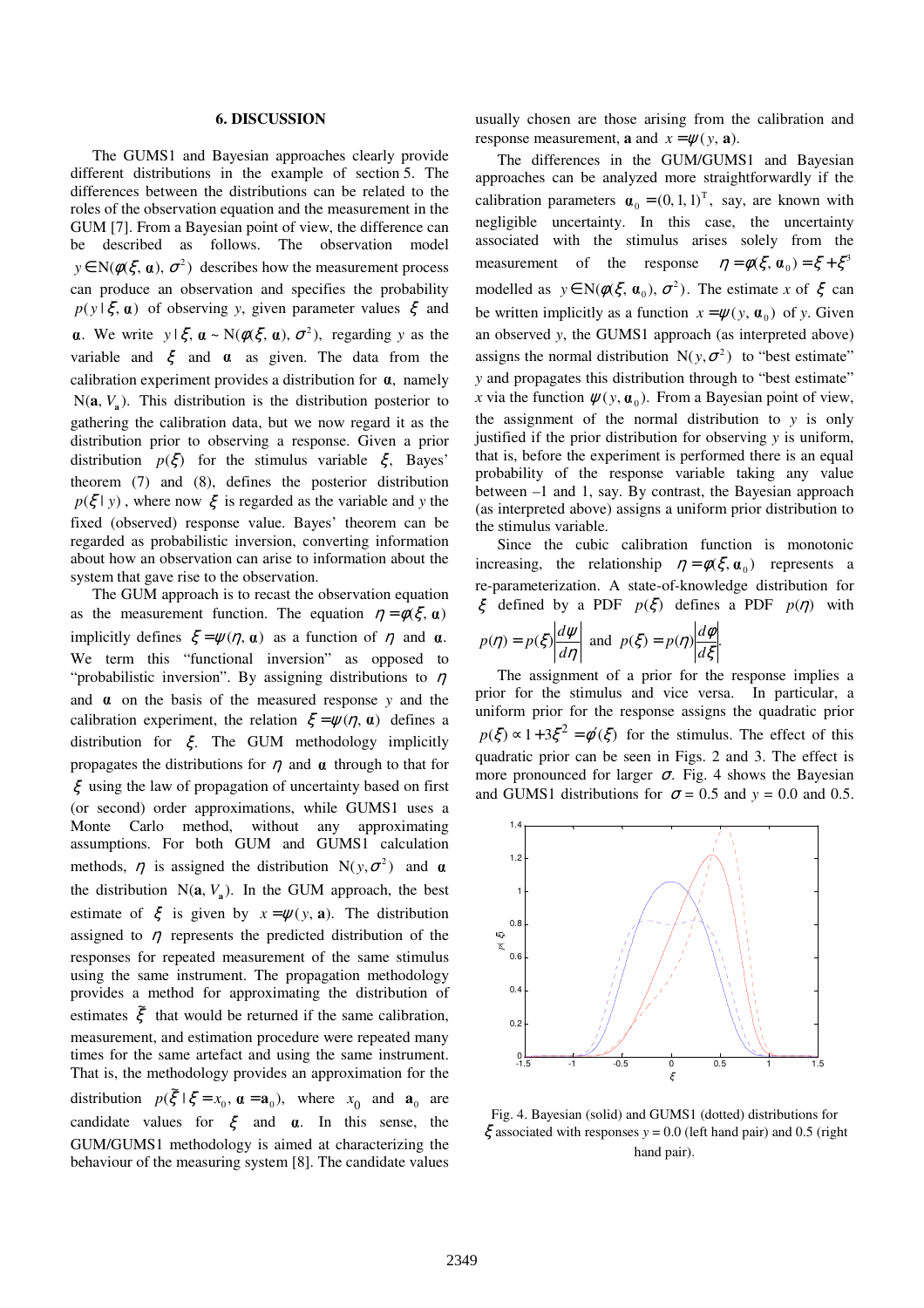For this example, the GUMS1 distribution can only be interpreted as a state-of-knowledge distribution for the stimulus variable, posterior to the measurement data, if we believe the quadratic distribution summarizes the prior information available about the stimulus variable. This is unlikely to be the case; for example, it implies that the nominal value is the least probable value for the stimulus variable. More generally, assigning a uniform prior to the response variable is equivalent to assigning a prior  $p(\xi) \propto |\phi'(\xi)|$  for the stimulus variable. For the case of a linear calibration function, the slope is constant and the stimulus variable is also associated with a uniform prior.

From a practical point of view, the differences in the GUM uncertainty framework, GUMS1 approach and Bayesian approach become apparent only when the uncertainty associated with the response measurement is appreciable relative to the curvature in the calibration function. In the numerical example considered in section 5, the standard uncertainty associated with the response measurement is approximately 10 % of the response range. If this standard uncertainty is reduced to  $1\%$  of the range, the differences become negligible and a GUM uncertainty evaluation should be sufficient for practical purposes.

The computational requirements of the three evaluation schemes for obtaining the uncertainty associated with a measured value of the response are different. The GUM uncertainty framework requires the evaluation of a formula, the Bayesian approach requires one-dimensional numerical quadrature (for a linear model), while the GUMS1 approach requires a Monte Carlo calculation. If the standard uncertainty associated with the measured response value is known a priori, then means, standard uncertainties and coverage intervals can be calculated beforehand and stored for all three methods. Given a particular measured response value, the associated uncertainty information can be read from the stored calculations. Fig. 5 gives 95 % coverage intervals for the Bayesian and GUM approaches along with the mean of the distributions for the Bayesian distributions. The fact that the mode and mean for the distributions are generally different bring to the fore the question of what should be returned as the "best estimate" of the stimulus variable.

#### **7. CONCLUSIONS**

We have described GUM, GUMS1 and Bayesian methodologies for evaluating the uncertainty associated with the value of the stimulus variable corresponding to a measured value of the response variable. These methodologies take account of the uncertainties associated with the determination of the calibration function. For many practical situations, all three methods will give results that do not differ appreciably from each other. The GUM uncertainty framework uses linearizing approximations that can limit the validity of the results. Two alternative evaluation methods, the GUMS1 and Bayesian approaches, have been considered. Neither method relies on the linearizing approximations that form the basis of the GUM uncertainty framework. However, the two methods involve different distributions. The GUMS1 approach follows the GUM's use of the measurement function, a functional inversion of the observation equation, which allows the uncertainty to be evaluated using an implementation of the propagation of distributions. The propagated distribution characterizes the behaviour of the measuring system. From this point of view, the GUM approach makes an assumption of underlying normality, but the GUMS1 approach makes no such assumption. The Bayesian approach depends directly on the observation equation and uses probabilistic inversion to provide a state-of-knowledge distribution for the stimulus variable. In cases where the two distributions are different, it is important that inferences based on one or other of the distributions are made carefully. One of the issues arising in the revision of the GUM, now under way, is the role of the observation equations and measurement function in uncertainty evaluation.



Fig. 5. Mode and 95 % coverage intervals based on a Bayesian uncertainty evaluation (solid). The GUM coverage intervals are given by the dotted curves. The dashed curve is the mean of the Bayesian distributions.

#### **ACKNOWLEDGMENTS**

The work described in this paper was supported by the National Measurement System Directorate of the UK Department for Innovation, Universities and Skills as part of the NMS Software Support for Metrology programme.

#### **ANNEX A**

Suppose  $\phi(\xi, \alpha) = \mathbf{c}^T(\xi)\alpha$  expresses  $\phi(\xi, \alpha)$  as a linear combination of basis functions. If  $y \mid \xi$ ,  $\boldsymbol{\alpha} \sim N(\phi(\xi, \boldsymbol{\alpha}), \sigma^2), \quad \boldsymbol{\alpha} \sim N(\mathbf{a}, V_{\mathbf{a}}) \text{ and } p(\xi) \approx 1,$ then

$$
p(y \mid \xi, \mathbf{a}) \propto \exp\left\{-\frac{1}{2}\left(\frac{y - \mathbf{c}^{T}(\xi)\mathbf{a}}{\sigma}\right)^{2}\right\},
$$
 (A1)

and